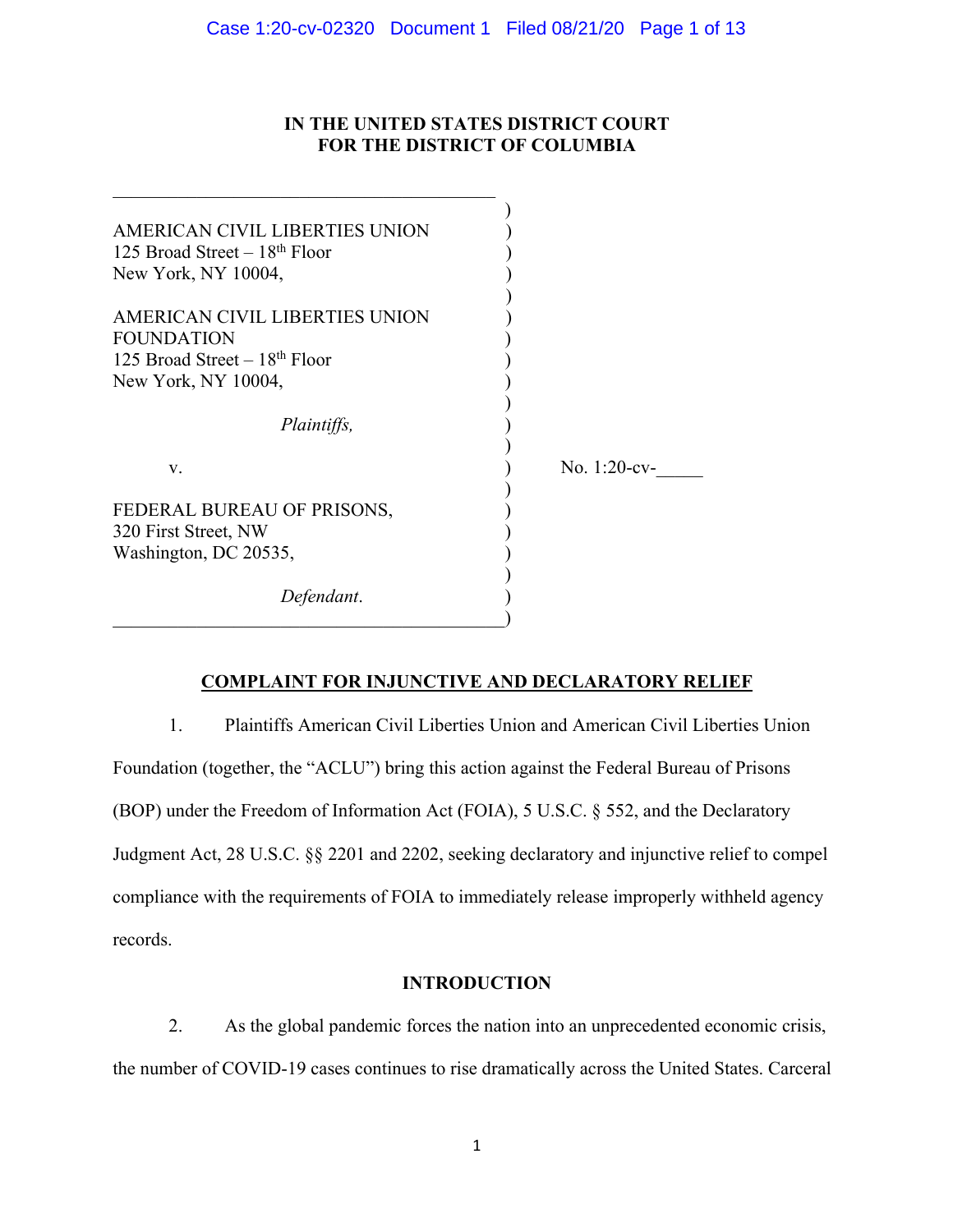## Case 1:20-cv-02320 Document 1 Filed 08/21/20 Page 2 of 13

settings in particular are hotspots for the virus, with all fourteen of the largest clusters of COVID-19 cases at jails or prisons. $<sup>1</sup>$ </sup>

3. In recognition that the health consequences of the virus can be devastating, longlasting, and deadly, and that even those in low-risk groups can bring the virus home to medically vulnerable family members and the community at large, on March 13, 2020 the BOP suspended all visitation—including legal visitation—at its facilities nationwide, a policy that remains in effect today. <sup>2</sup> On May 18, 2020, the Department of Justice (DOJ) issued a memorandum providing guidelines for its own staff that include stay-at-home orders, requiring mask-wearing and strict social distancing when working in their buildings, restricting all but essential travel, and mandating a period of quarantine following such travel.<sup>3</sup> The guidelines conclude by stating that conditions and trends nationwide will need to be monitored continually and further precautionary steps taken if circumstances "take a turn for the worse."<sup>4</sup> It is undeniable that they did. 5

4. Against this backdrop, on June 15, 2020, the Federal Government announced its plan to resume executions of federal prisoners—the first in nearly two decades. Just days after this announcement the United States had back-to-back record highs in daily new COVID-19 infections. <sup>6</sup> In response to these growing numbers, accompanied by a rising death toll, many

coronavirus.html?campaign\_id=57&emc=edit\_ne\_20200623&instance\_id=19651&nl=evening-

<sup>1</sup> *See e.g*., *Coronavirus in the U.S. Latest Map and Case Count*, New York Times (Updated Aug. 13, 2020) https://www.nytimes.com/interactive/2020/us/coronavirus-us-cases.html#clusters.

<sup>2</sup> *See* BOP Implementing Modified Operations (last visited August 13, 2020)

https://www.bop.gov/coronavirus/covid19\_status.jsp

<sup>3</sup> Memorandum from Lee Lofthus, Assistant Attorney Gen., U.S. Dept. Of Justice, on Department Framework for Returning to Normal Operations Status (May 18, 2020), https://www.justice.gov/doj/page/file/1284406/download. 4 *Id*.

<sup>&</sup>lt;sup>5</sup> See generally, https://www.nytimes.com/2020/06/23/us/politics/fauci-congress-

briefing&regi\_id=63279258&segment\_id=31681&te=1&user\_id=e27e7b0d7aea63ea866f5214df1362cd.

<sup>6</sup> Hanna Knowles, et al., *U.S. sets another single-day record for new coronavirus cases*, Washington Post (June 25, 2020), https://www.washingtonpost.com/nation/2020/06/25/coronavirus-live-updates-us/.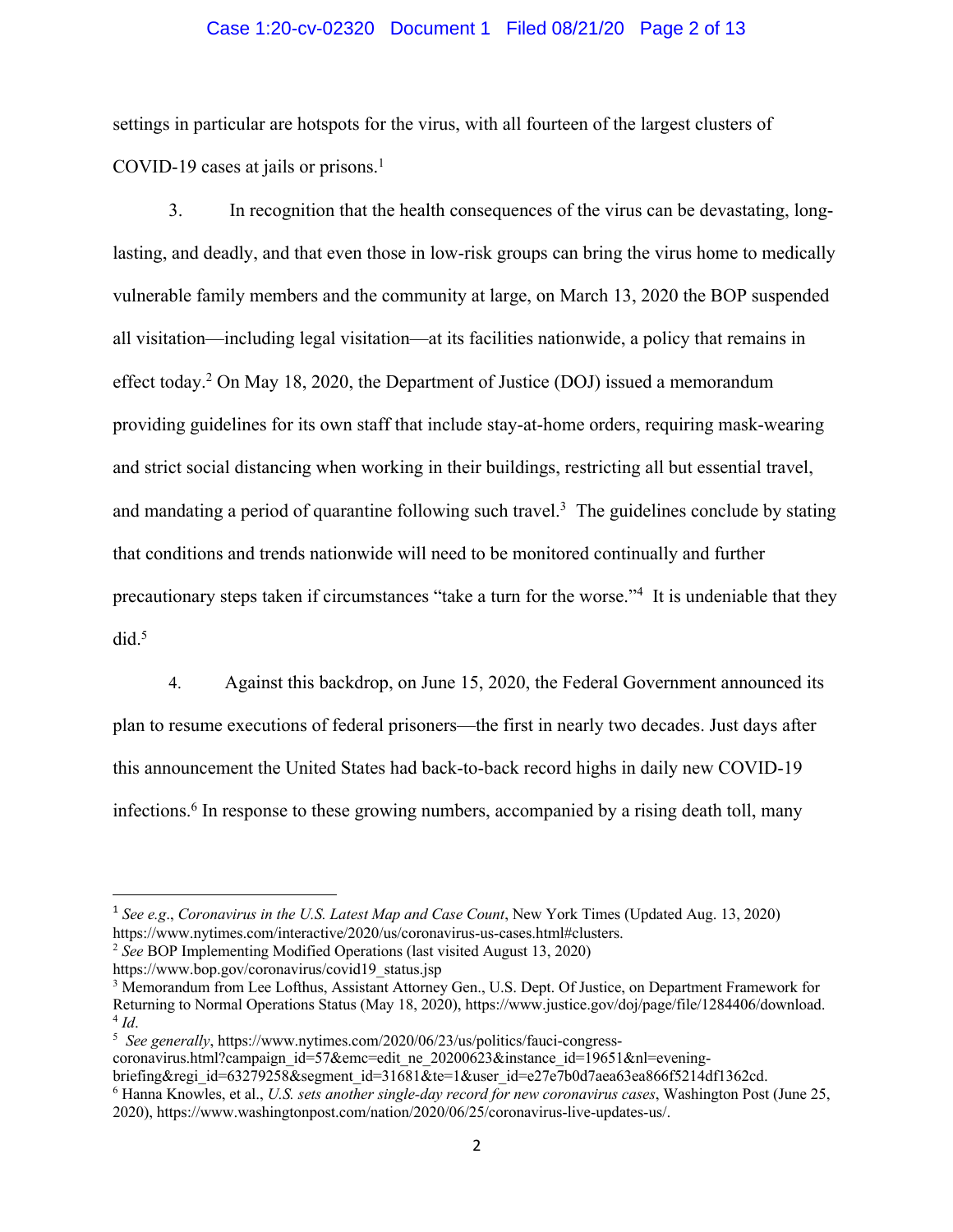## Case 1:20-cv-02320 Document 1 Filed 08/21/20 Page 3 of 13

states paused their reopening plans, and some even began imposing restrictions they had lifted earlier.7

5. Meanwhile, the Federal Government amassed hundreds of people at the Federal Correctional Complex, Terre Haute (FCC Terre Haute)— a facility with a known COVID-19 outbreak<sup>8</sup>—for the sole purpose of carrying out the executions of Daniel Lee on July 14, 2020, Wesley Purkey on July 16, 2020, and Dustin Honken on July 17, 2020. The government proceeded with these executions even though BOP learned that one of its staff members, who had been working in the prison without a mask and attending meetings with other staff involved in the executions, tested positive for COVID-19.9

6. Following the back-to-back July executions, Vigo County, where FCC Terre Haute is located, experienced a major surge in confirmed COVID-19 cases. Despite this data, the federal government now seeks to rush forward with four more executions at the end of August and September.

7. As the nation faces both dire public health and economic crises, the federal government's actions prioritizing the use of American tax dollars on executions that could further spread the virus is a matter of public concern. For this reason, the ACLU submitted a FOIA request (the "Request") to BOP on August 6, 2020 seeking records related to this issue, including information about COVID-19 conditions within FCC Terre Haute and expenses

<sup>7</sup> *See e.g*., Corky Siemasko, *Texas and Florida Close Bars After Explosion of COVID-19 Cases,* NBC News (June 26, 2020) https://www.nbcnews.com/news/us-news/texas-close-bars-limit-restaurant-dining-due-explosion-covid-19- n1232233.

<sup>8</sup> *See e.g.,* Nina T. Harawa, *As COVID-19 flares behind bars, now's not the time for more Terre Haute executions,*  IndyStar (Updated July 11, 2020) https://www.indystar.com/story/opinion/2020/07/08/op-ed-coronavirusflaresbehind-bars-now-not-time-executions/5389249002/; *Worker aiding in federal execution prep tests positive for COVID-19*, Kark News (July 12, 2020) https://www.kark.com/news/localnews/worker-aiding-federal-execution-

<sup>&</sup>lt;sup>9</sup> See generally, *Hartkemeyer v. Barr, et al., No.* 2:20-cv-0036-JMS-DLP, ECF 77-1, (Declaration of Rick Winter, July 12, 2020).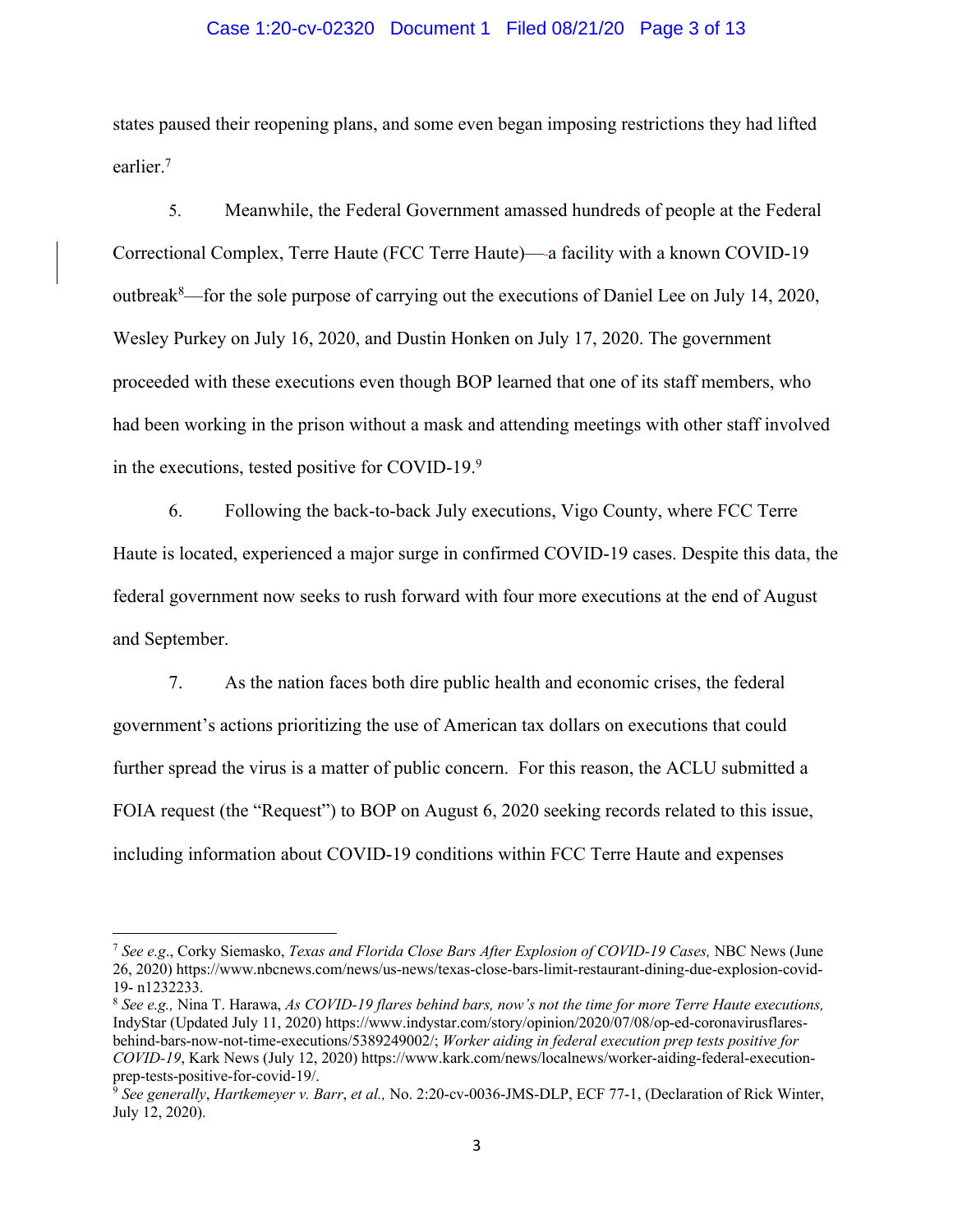## Case 1:20-cv-02320 Document 1 Filed 08/21/20 Page 4 of 13

associated with federal executions. The ACLU sought expedited processing of the request. Although BOP granted expedited processing on August 7, 2020, it has failed to produce any records or otherwise respond to the request. With the next scheduled execution less than oneweek away, the ACLU now brings this action seeking immediate release of the requested material as required by FOIA.

## **JURISDICTION AND VENUE**

8. This Court has subject matter jurisdiction over this action and personal jurisdiction over the parties pursuant to 5 U.S.C.  $\S$  552(a)(4)(B). The Court also has jurisdiction over this action pursuant to 28 U.S.C. § 1331, and authority to issue a declaratory judgment pursuant to 28 U.S.C. §§ 2201 and 2202.

9. Venue is proper in this district under 5 U.S.C.  $\S$  552(a)(4)(B) and 28 U.S.C.  $\S$ 1391(e).

#### **PARTIES**

10. Plaintiff American Civil Liberties Union is a nationwide non-profit and nonpartisan organization with approximately two million members dedicated to protecting the fundamental liberties and basic civil rights guaranteed by the state and federal Constitutions. Within the national legal department of the ACLU, the Capital Punishment Project upholds those rights in the context of death penalty litigation, systemic reform, and public education and advocacy. The ACLU is committed to ensuring that the United States government complies with the Constitution and laws of this country in matters that affect civil liberties and human rights, including in the context of the capital punishment. The ACLU is also committed to principles of transparency and accountability in government, and seeks to ensure that the American public is informed about the conduct of its government in matters that affect civil liberties and human

4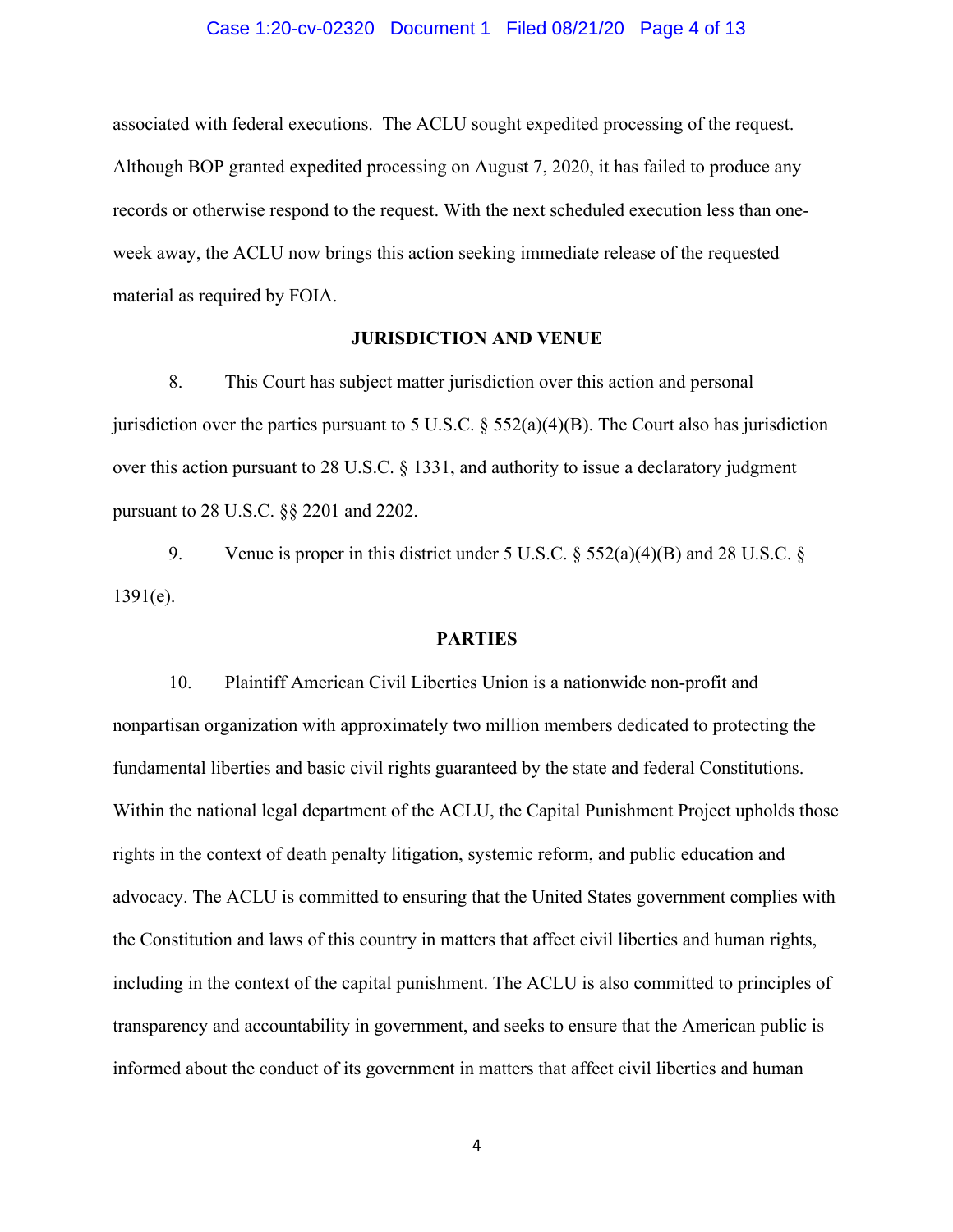## Case 1:20-cv-02320 Document 1 Filed 08/21/20 Page 5 of 13

rights. Obtaining information about governmental activity, analyzing that information, and widely publishing and disseminating it to the press and the public is a critical and substantial component of the ACLU's work and one of its primary activities.

11. Plaintiff American Civil Liberties Union Foundation is an affiliated non-profit and nonpartisan organization that shares the goals of the American Civil Liberties Union and represents parties in civil rights and civil liberties litigation.

12. Defendant BOP is an agency of the United States Government within the meaning of 5 U.S.C. § 551, 5 U.S.C. § 552(f), and 5 U.S.C. § 702. The agency, headquartered in Washington, D.C., has possession, custody, and control of the records that Plaintiffs seeks.

## **FACTS**

#### **A. Background**

13. On July 2, 2020, the ACLU filed suit on behalf of Reverend Dale Seigen Hartkemeyer, the medically vulnerable spiritual advisor for Wesley Purkey, alleging that carrying out Mr. Purkey's scheduled execution during the pandemic at a facility with a known COVID-19 outbreak burdened Rev. Hartkemeyer's right to the free exercise of religion by forcing him to choose between his spiritual obligation to be present at Mr. Purkey's execution and protecting his own health and safety. *Hartkemeyer v. Barr*, *et al.,* No. 2:20-cv-0036-JMS-DLP (S.D. Ind). Father O'Keefe, the medically vulnerable spiritual advisor for federal prisoner Dustin Honken, joined the *Hartkemeyer* suit and sought postponement of Mr. Honken's execution. Relatedly, the surviving victims' family members in the Daniel Lee case also filed suit challenging as an arbitrary agency action the government's plan to execute Mr. Lee during the pandemic. *Peterson v. Barr*, 2:20-cv-00350-JMS-DLP (S.D. Ind.). Both suits sought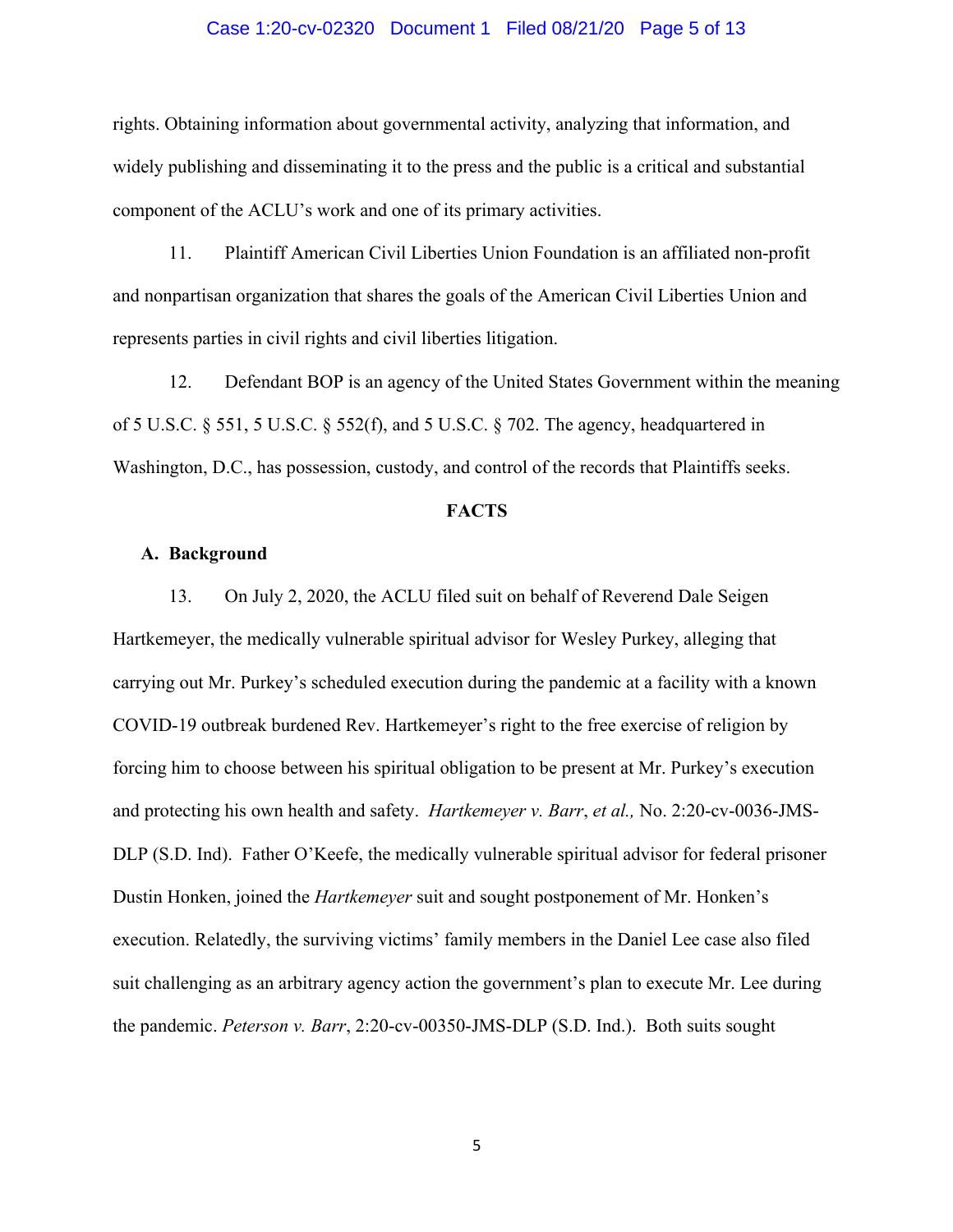## Case 1:20-cv-02320 Document 1 Filed 08/21/20 Page 6 of 13

preliminary injunctions, and although an injunction was issued in the *Peterson* case, it was ultimately vacated and the government executed all three men in the third week of July.

14. Many of the facts presented to the court in the two lawsuits stemmed from declarations BOP counsel Rick Winter had submitted describing the execution process. The first declaration, submitted in November, 2019 in connection with litigation about the constitutionality of the lethal injection protocol, $<sup>-10</sup>$  detailed the large number of individuals</sup> involved in federal executions, including:

- 1. The "execution team, which consists of 40 BOP staff members," who normally conduct a "wide range of correctional and administrative positions," some of whom will require travel and lodging arrangements, and who will spend several days before the executing practicing and preparing for the execution; $<sup>11</sup>$ </sup>
- 2. Approximately 200 FCC Terre Haute staff, who will be "pulled away from their normal duties" to perform security and support for the execution;<sup>12</sup>
- 3. Specialized BOP teams of 50 individuals each traveling to FCC Terre Haute from other BOP institutions, like the Special Operations Response Team and Disturbance Control Team;<sup>13</sup>
- 4. Additional contractors "who have made themselves available" and "presumably have made any necessary arrangements for personal and work related matters";<sup>14</sup>
- 5. Additional staff from various federal, state, and local law enforcement agencies.<sup>15</sup>

Mr. Winter noted that the BOP intended to arrange and pay for the travel and lodging of the special teams, the execution team, a number of BOP administrators, and the victims' family members. *Id*. He further explained that shifts in staffing caused by the executions would force the prison to make alternative meal plans for 2,600 federal prisoners in the days around the executions "at a greatly increased cost to the BOP."16

<sup>10</sup> *Re Matter of Federal Bureau of Prisons' Execution Protocol Cases*, No. 1:19-mc-145-TSC, Declaration of Rick Winter ("Winter Decl."), ECF No. 54 (D.D.C. Nov. 21, 2019).

 $11$  *Id.*  $\llbracket 5$ .

 $12$  *Id.* ¶ 8.

 $^{13}$  *Id*  $\overline{$  10.

<sup>14</sup> *Id*. ¶ 6. 15 *Id*. ¶ 7. 16 *Id*. ¶ 8.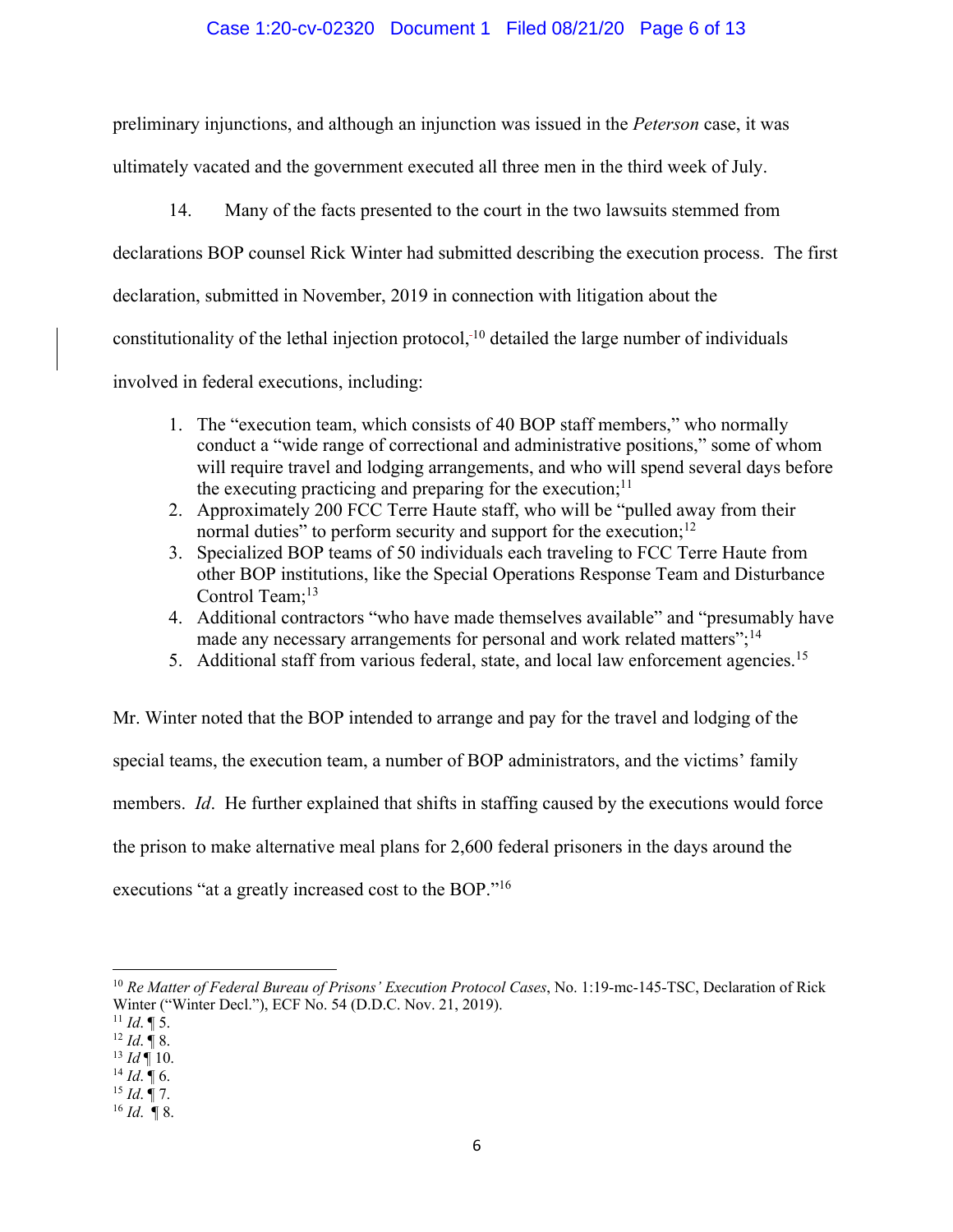## Case 1:20-cv-02320 Document 1 Filed 08/21/20 Page 7 of 13

15. On July 12, 2020 – the day before the first of the three scheduled executions— Mr. Winter disclosed that a BOP staff member had tested positive for the virus the day before, on July 11, 2020. *Hartkemeyer v. Barr*, *et al.,* No. 2:20-cv-0036-JMS-DLP, ECF 77-1, ¶ 4 (Declaration of Rick Winter, July 12, 2020). Between his exposure to the virus and testing positive, a period of at least four days, this staff member did not wear a mask, contrary to Mr. Winter's prior declarations. The infected staff member attended several meetings with law enforcement and other staff involved in security and preparations for the July executions. The staff member also spent time in the Special Confinement Unit (SCU), where the death row prisoners scheduled for executions are held and where the BOP offered social, legal and spiritual advisor visits for Mr. Lee, Mr. Purkey, and Mr. Honken prior to their executions.

16. Despite the exposure of an infected staff member to death row prisoners and other BOP staff involved in the July executions, BOP still carried out three back-to-back executions in July. Shortly afterwards, COVID-19 cases in Vigo County, where the federal executions were carried out, rose significantly.<sup>17</sup>

## **B. Plaintiffs' FOIA Request and Defendant's Response**

17. On August 6, 2020, Plaintiffs submitted a FOIA Request (attached hereto as Exhibit 1) to Defendant seeking the release of two categories of records: (1) COVID-19 data at FCC Terre Haute, where federal prisoners are detained and executed; and (2) cost and staffing data related to federal executions. Specifically, Plaintiffs requested the following:

### **COVID-19 Data**

1. All records that relate to COVID-19 testing statistics at the United States Penitentiary, Terre Haute (USP Terre Haute) and the Federal Correctional Institution, Terre Haute (FCI Terre Haute) from March 13, 2020 to the present. This includes, but is not limited to:

<sup>17</sup> Indiana COVID-19 Data Report, Aug. 4, 2020, https://www.coronavirus.in.gov/2393.htm.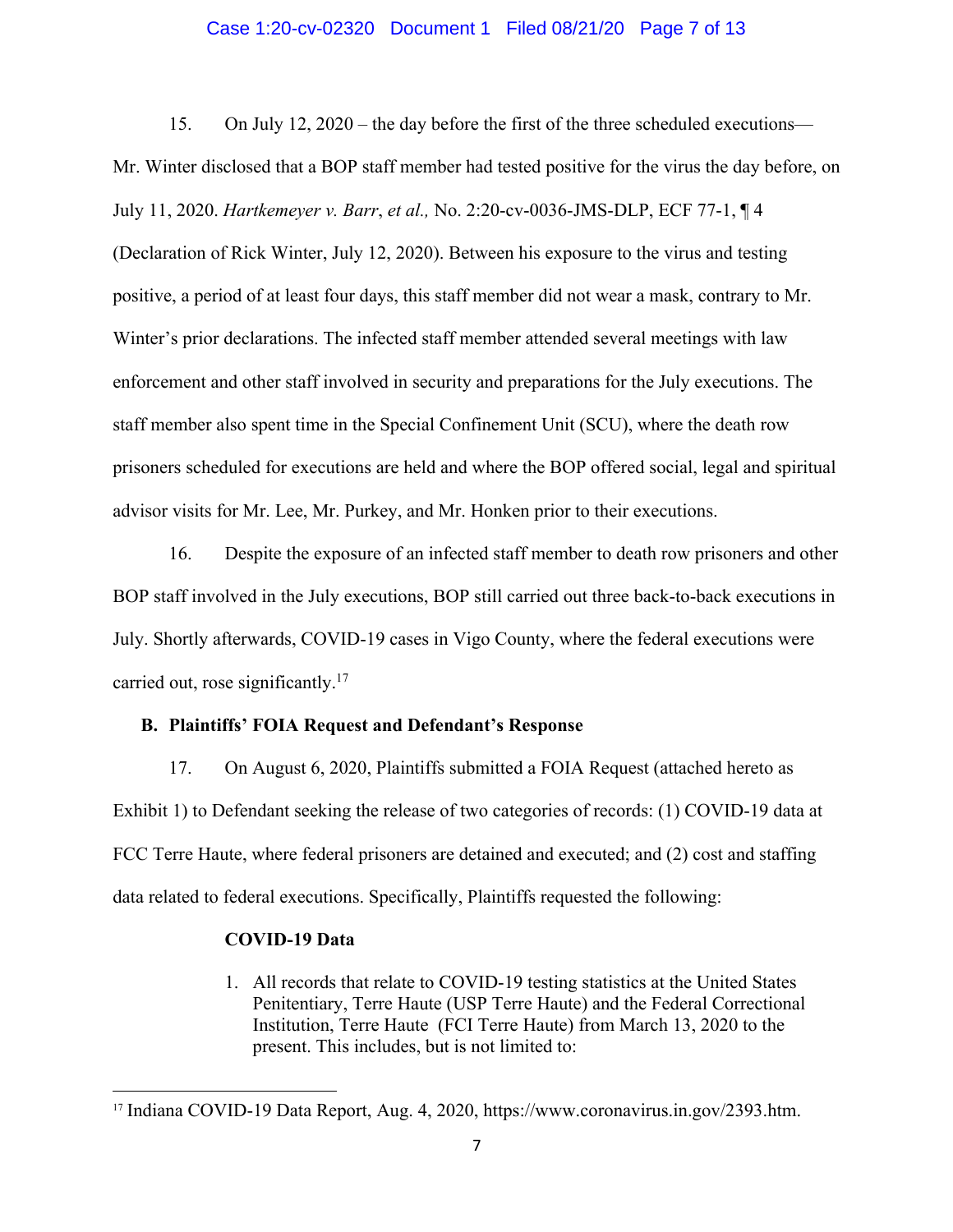- a. the number of COVID-19 tests administered to prisoners and staff;
- b. the statistical results of those tests;
- c. the dates those tests were administered;
- d. the number of staff who tested positive whose duties have taken them into the SCU at USP Terre Haute on or after July 1, 2020; and
- e. the number of staff who were administered COVID 19 tests and who were involved in preparing for or carrying out any of the three federal executions in July 2020, and the results of such testing.
- 2. All documents or materials pertaining to any contact-tracing and other steps taken by BOP to identify staff and prisoners who may have been exposed to individuals infected with COVID-19.
- 3. All documents related to the "issue at the SCU" attended to by a COVID-19 positive FCI staff member reported in the July 12, 2020 Declaration of Rick Winter. This includes, but is not limited to the following information:
	- a. The nature of the issue that required staff attention;
	- b. whether any of the prisoners involved in the incident had or have execution dates;
	- c. the identity of staff and prisoners who were exposed to the infected staff member;
	- d. the date and length of time the infected staff member was in the SCU.
- 4. All documentation identifying the numbers of staff and prisoners who were involved in any events or activities with the COVID-19 positive FCI staff member reported in the July 12, 2020 Declaration of Rick Winter. This includes but is not limited to
	- a. meetings with outside law enforcement in preparation for the scheduled executions; and
	- b. meetings regarding the handling of demonstrators at the scheduled executions.
- 5. All records that describe the ventilation in the execution facility and all records that discuss or relate to the possibility of modifications or improvements to that ventilation because of COVID- 19.

# **Execution Cost and Staffing Data**

- 6. All documents describing the number of individuals that were involved in preparing for and carrying out of the federal executions in July and the number of individuals who are currently planned to be involved in the executions of Lezmond Mitchell on August 26, 2020, Keith Nelson on August 28, 2020, William LeCroy on September 22, 2020, and Christopher Vialva on September 24, 2020. This includes, but is not limited to:
	- a. BOP staff;
	- b. federal, state, and local law enforcement officers; and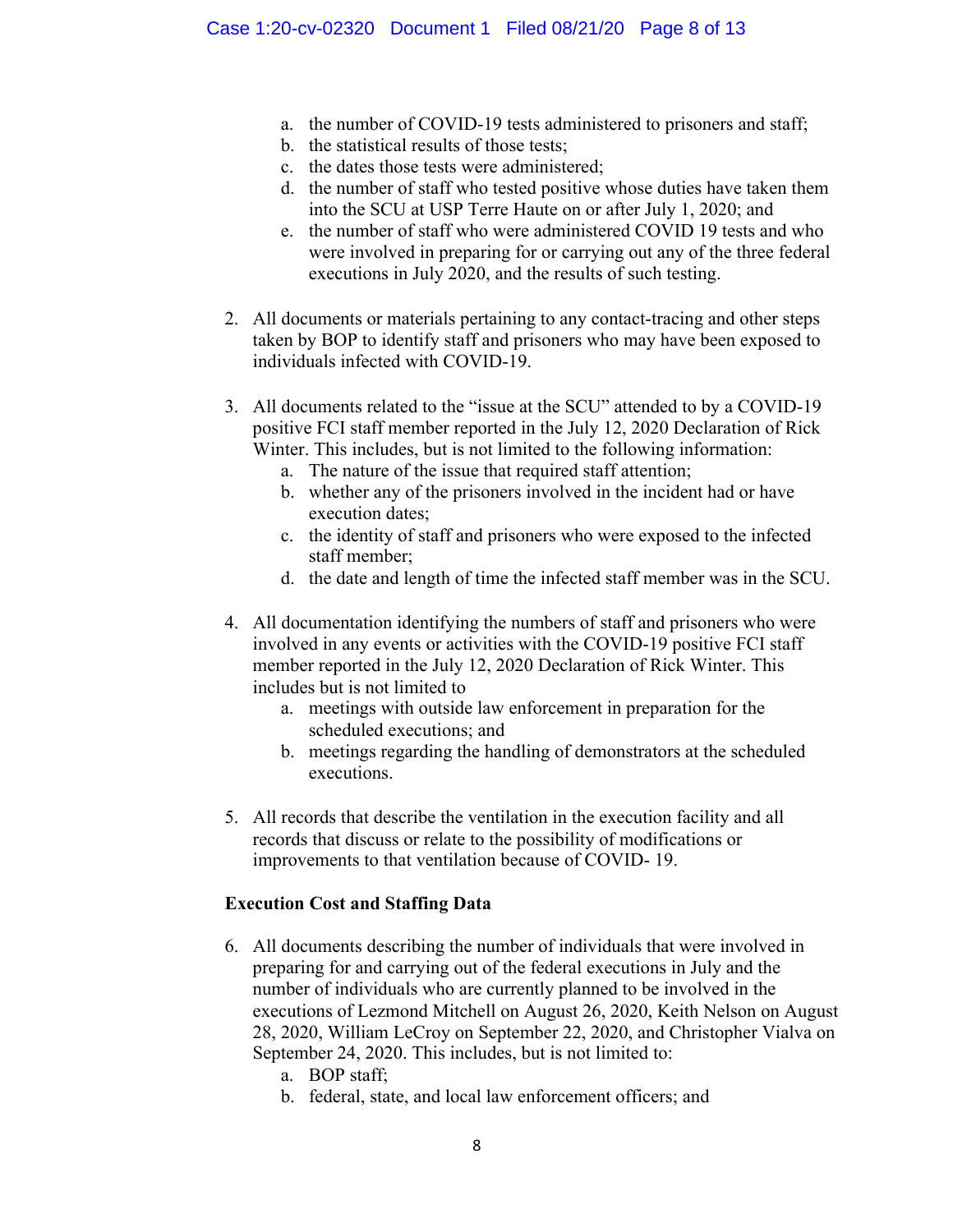- c. individuals hired on a contractual basis.
- 7. All documents describing the functions that were performed by contractors for the July executions and will be performed by contractors for the August executions.
- 8. All documentation related to the costs of carrying out the executions of Daniel Lee on July 14, 2020, Welsey Purkey on July 16, 2020, and Dustin Honken on July 17, 2020, including, but not limited to, materials pertaining to:
	- a. costs of transporting staff, witnesses, media and/or protestors in relation to the execution;
	- b. housing costs related to the executions, including hotels or housing in Terre Haute for victims' family members, contractors, BOP and other federal staff from other facilities;
	- c. the contracts for third parties hired for any purpose related to the executions, including, outside cleaning companies used to sanitize the execution chamber, visiting rooms used by prisoners with warrants, and witness staging areas prior to and between executions;
	- d. the cost associated with utilizing other federal, state, and local law enforcement agencies to provide security for the executions;
	- e. the increased cost to BOP staffing changes caused by the executions, including alterations in meal preparation for the prisoners at FCC Terre Haute.
- 9. Any documentation listing the facilities where BOP staff have traveled or will travel from in order to provide additional security and support for the July and August executions.
- 10. Any documentation listing the expenses related to items purchased for the purpose of conducting executions, including but not limited to:
	- a. additional personal protective equipment;
	- b. lethal injection drugs;
	- c. equipment used to administer lethal injection drugs.
- 18. Plaintiffs sought expedited processing of the Request on the basis that there is a

"compelling need" for the records because the ACLU is primarily engaged in disseminating information, and the records sought are urgently needed to inform the public about actual or alleged federal government activity. *See* 5 U.S.C. § 552(a)(6)(E)(v). Specifically, the ACLU requested BOP disclose the records related to the July executions within ten days of receiving the request. Such an expedited timetable is necessary given the Federal Government's plan—despite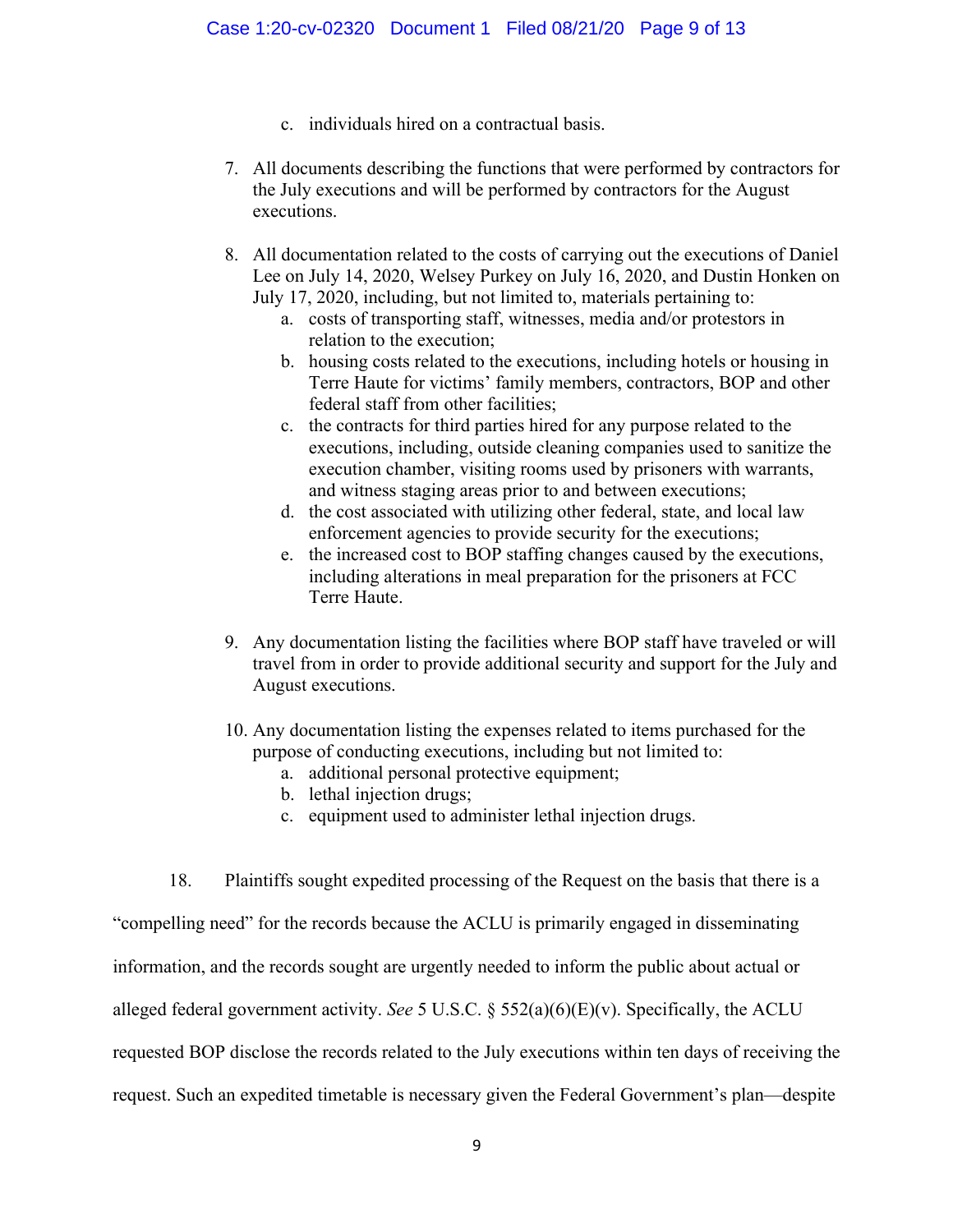## Case 1:20-cv-02320 Document 1 Filed 08/21/20 Page 10 of 13

the continued rise in COVID-19 cases—to proceed with four additional back-to-back executions at FCC Terre Haute at the end of August and in September, the first of which is scheduled for August 26, 2020.

19. Plaintiffs also sought a waiver of document search, review, and duplication fees on the grounds that disclosure of the requested records is "in the public interest because it is likely to contribute significantly to public understanding of the operations or activities of the government" and is not in the ACLU's commercial interest. *Id.*  $\S$  552(a)(4)(A)(iii).

20. By email dated August 7, 2020 (attached hereto as Exhibit 2), the BOP acknowledged receipt of the Request, assigned it reference number 2020-06027, and stated that the "request meets the requirements to be processed on an expedited basis." The email also stated, however, that processing "may take up to six months."

21. To date, the BOP has neither produced any records nor indicated what if any responsive documents it intends to produce.

22. FOIA requires agencies of the federal government to "promptly" release records to the public upon request, unless a specific statutory exemption applies or disclosure is prohibited by law. 5 U.S.C. § 552(a)(3)(A). An agency must determine within twenty working days after receipt of a request for records whether to comply with the request and immediately notify the requester of its determination and the reasons therefor. 5 U.S.C.  $\S$  552(a)(6)(A)(i).

23. A requester may seek expedited processing of a request where there is a "compelling need." 5 U.S.C. § 552(a)(6)(E). An agency must process "as soon as practicable" any request for records to which it has granted expedited processing. 5 U.S.C. § 552(a)(6)(E)(iii).

24. A requester is deemed to have exhausted its administrative remedies if the agency fails to comply with FOIA's applicable time limit provisions. 5 U.S.C.  $\S$  552(a)(6)(C)(i). Here,

10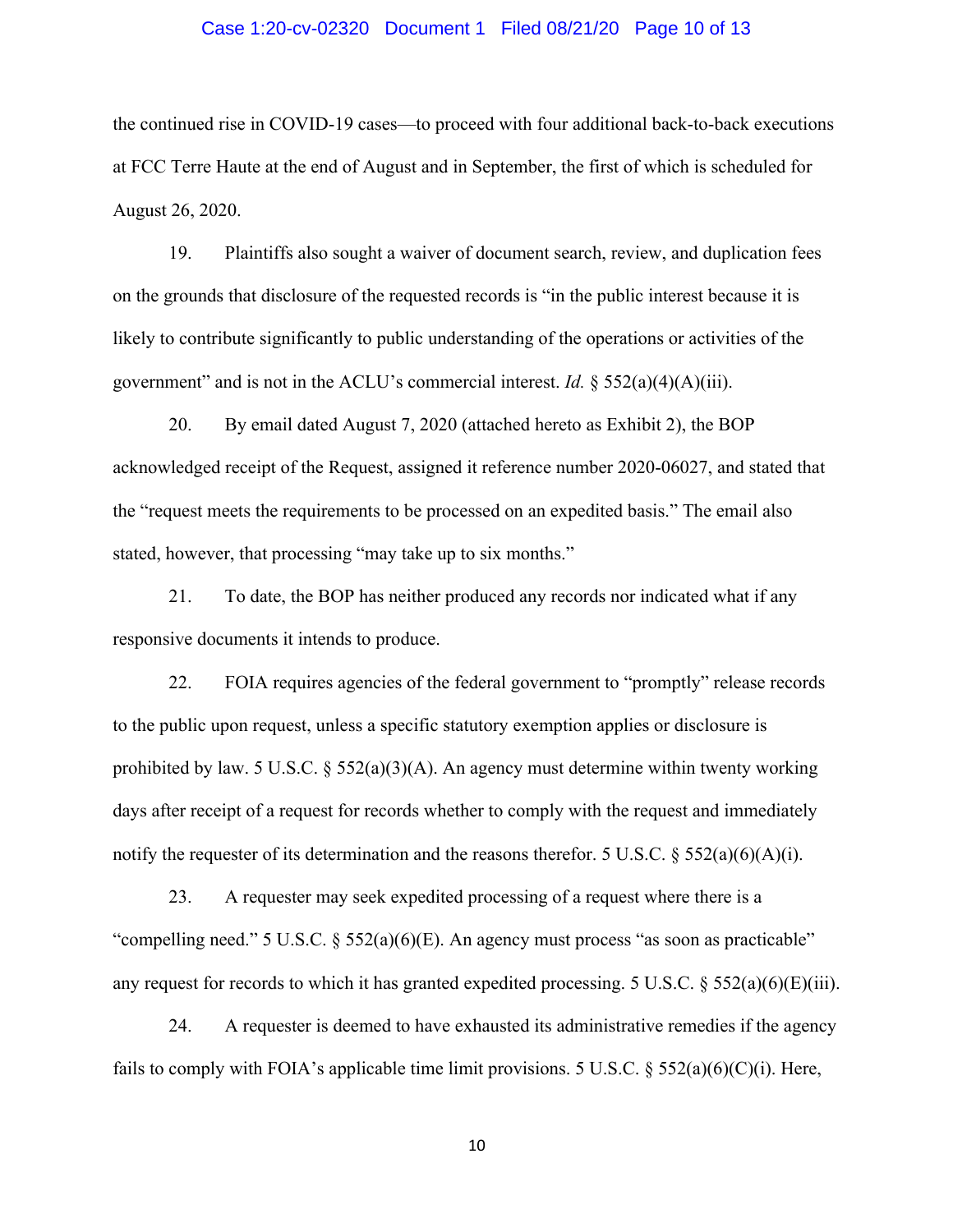## Case 1:20-cv-02320 Document 1 Filed 08/21/20 Page 11 of 13

BOP granted expedited processing because the requested information is pertinent to the Federal Government's plan to conduct additional executions in less than one week. Plaintiffs are therefore entitled to the requested material in advance of the first planned execution, scheduled for August 26, 2020, and seek immediate judicial review.

# **CLAIM FOR RELIEF (Violation of FOIA, 5 U.S.C. § 552)**

25. Plaintiffs properly requested records within the possession, custody, and control of Defendant.

26. Defendant is an agency subject to and within the meaning of FOIA, 5 U.S.C. § 552(f) and must therefore release in response to a FOIA request any non-exempt records and provide a lawful reason for withholding any materials.

27. Defendant is wrongfully withholding non-exempt agency records requested by Plaintiffs by failing to produce records responsive to the ACLU's FOIA request.

28. The failure of Defendant to make reasonable efforts to search for records responsive to the Request violates FOIA, 5 U.S.C. § 552(a)(3), and Defendant's corresponding regulations.

29. The failures of Defendant to process "as soon as practicable" the Request, which was granted expedited processing and to release non-exempt records violates FOIA, 5 U.S.C. §  $552(a)(3)(A)$ ,  $(a)(6)(E)(iii)$  and Defendant's corresponding regulations.

30. The failure of Defendant to grant Plaintiffs' request for a waiver of search, review, and duplication fees violates FOIA, 5 U.S.C. § 552(a)(4), (a)(6), and Defendant's corresponding regulations.

11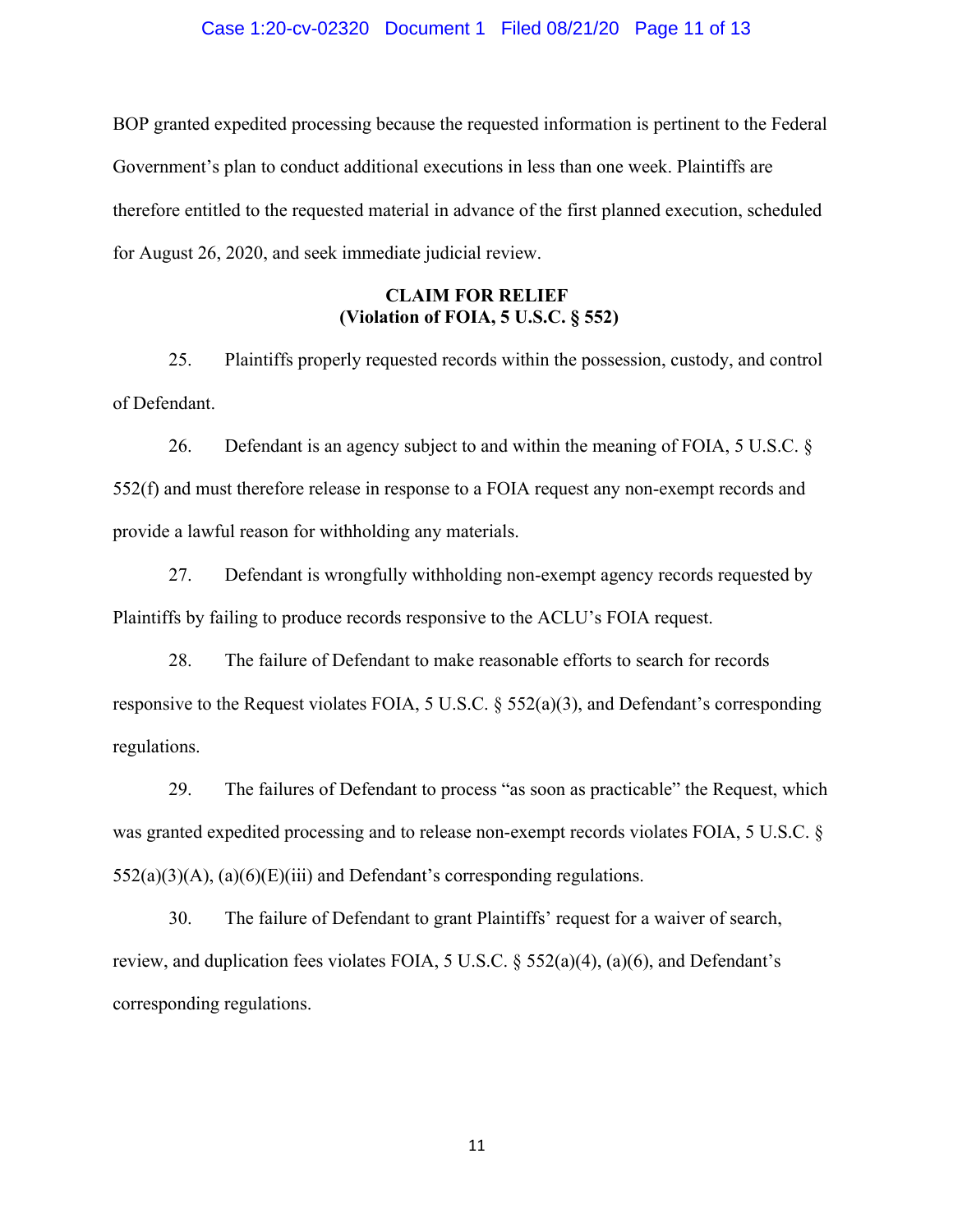31. Plaintiffs are therefore entitled to declaratory and injunctive relief requiring

Defendant to promptly produce all non-exempt records responsive to its FOIA request and to justify the withholding of any responsive records withheld under claim of exemption.

## **REQUEST FOR RELIEF**

WHEREFORE, Plaintiffs respectfully request the Court:

- a. Declare unlawful the Defendant's failure to comply with FOIA;
- b. Declare that Plaintiffs are entitled to disclosure of the requested records;
- c. Order Defendant to immediately process the Request and disclose, in their entirety, unredacted versions of all records responsive to Plaintiffs' Request that are not specifically exempt from disclosure under FOIA, including any non-identical copies of any such records;
- d. Enjoin Defendant from charging Plaintiffs search, review or duplication fees for the processing of the Request;
- e. Enjoin Defendant from continuing to withhold any and all non-exempt records responsive to Plaintiffs' Request;
- f. Retain jurisdiction of this action to ensure that no agency records are wrongfully withheld;
- g. Award Plaintiffs their reasonable attorney's fees and litigation costs incurred in this action, pursuant to 5 U.S.C.  $\S$  552(a)(4)(E); and
- h. Grant such other relief as the Court may deem just and proper.